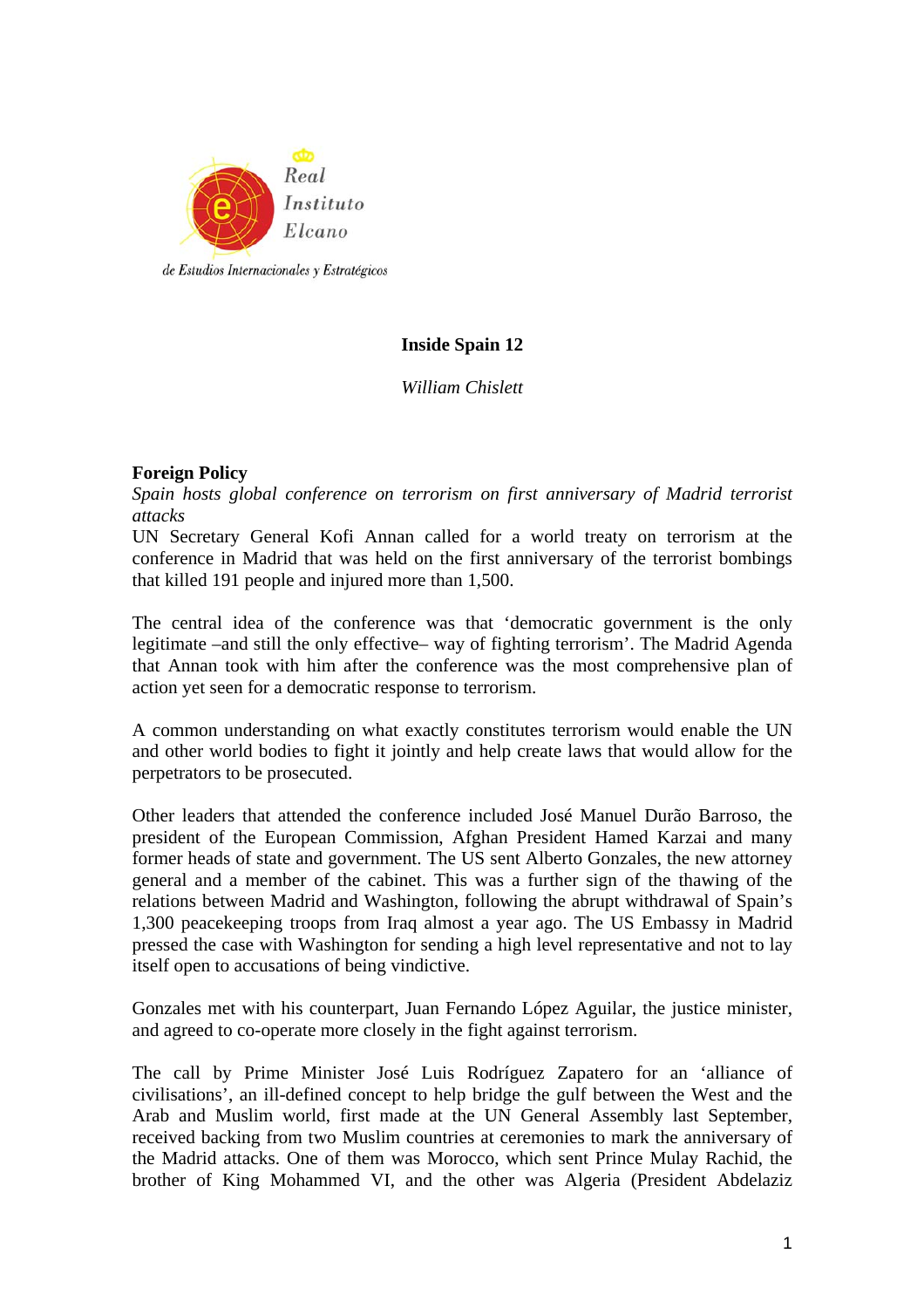Buteflika). Most of the 22 people jailed for the attacks are Moroccans. Their trial is not expected until late this year at the earliest.

In a separate move, the Islamic Commission of Spain, the main body representing Muslims, issued a *fatwa*, or Islamic edict, declaring al-Qaeda chief Osama bin Laden an apostate unworthy of his faith. The *fatwa* claimed support from Muslim leaders in Morocco as well as Algeria and Libya.

The six-month Spanish parliamentary commission to investigate the attacks has almost completed its work, but the centre-right Popular Party (PP), which was in power when the bombings took place and ousted three days later when Spaniards elected the Socialists, refuses to endorse the conclusions. Unlike the US commission on  $9/11$ , Spain's commission is partisan. As the majority party, the Socialists control the Commission and rejected the PP's proposals to call certain people and pursue some leads. The political squabbles and point scoring between the PP and the Socialists, basically emanating from the outcome of the election, spilled over into the Commission and were an ugly spectacle, particularly for the victims.

Much greater progress, however, has been made in co-ordinating Spain's security forces and making them better prepared for any future terrorist threats. The police, defence ministry, paramilitary civil guard and National Intelligence Agency (CNI) now exchange notes once a week. A year ago they hardly talked to one another. Clashing databases and incompatible computer programmes are also being integrated.

### *New US ambassador to Spain in the pipeline*

Eduardo Aguirre, the director of US Citizenship and Immigration Services (USCIS), is likely to be the next American ambassador to Spain, subject to the lengthy ratification process by the Senate. He is not expected to arrive until the summer.

The appointment of Aguirre, a Cuban-American, represents a rise in political profile. His predecessor George Argyros, a non-Spanish speaking billionaire businessman from California, was chosen after making large donations to the coffers of the Republican Party. Argyros left Madrid last November.

The Spanish government has privately welcomed the appointment. Aguirre immigrated to the US as an unaccompanied minor when he was 15. He was one of the 'Pedro Pan' children, a programme started in 1960 and financed by the US government and the Catholic Church, which brought to the US the children of families who were contemplating leaving Cuba. More than 14,000 young people went to the US in what was the largest recorded exodus of unaccompanied minors in the Western Hemisphere. Aguirre's wife, María Teresa, also came to the US under the same programme.

Aguirre joined the Department of Homeland Security from the Export-Import Bank (Ex-Im Bank) and before that he was president of International Private Banking for Bank of America.

According to the latest survey by Elcano, carried out almost one year after the March 14 general election, 59% of those surveyed believe Spain's relations with the US have deteriorated (see *www.realinstitutoelcano.org/barometro.asp*). The same survey shows 78% against the sending of troops to Iraq and 68% regard the re-election of George W.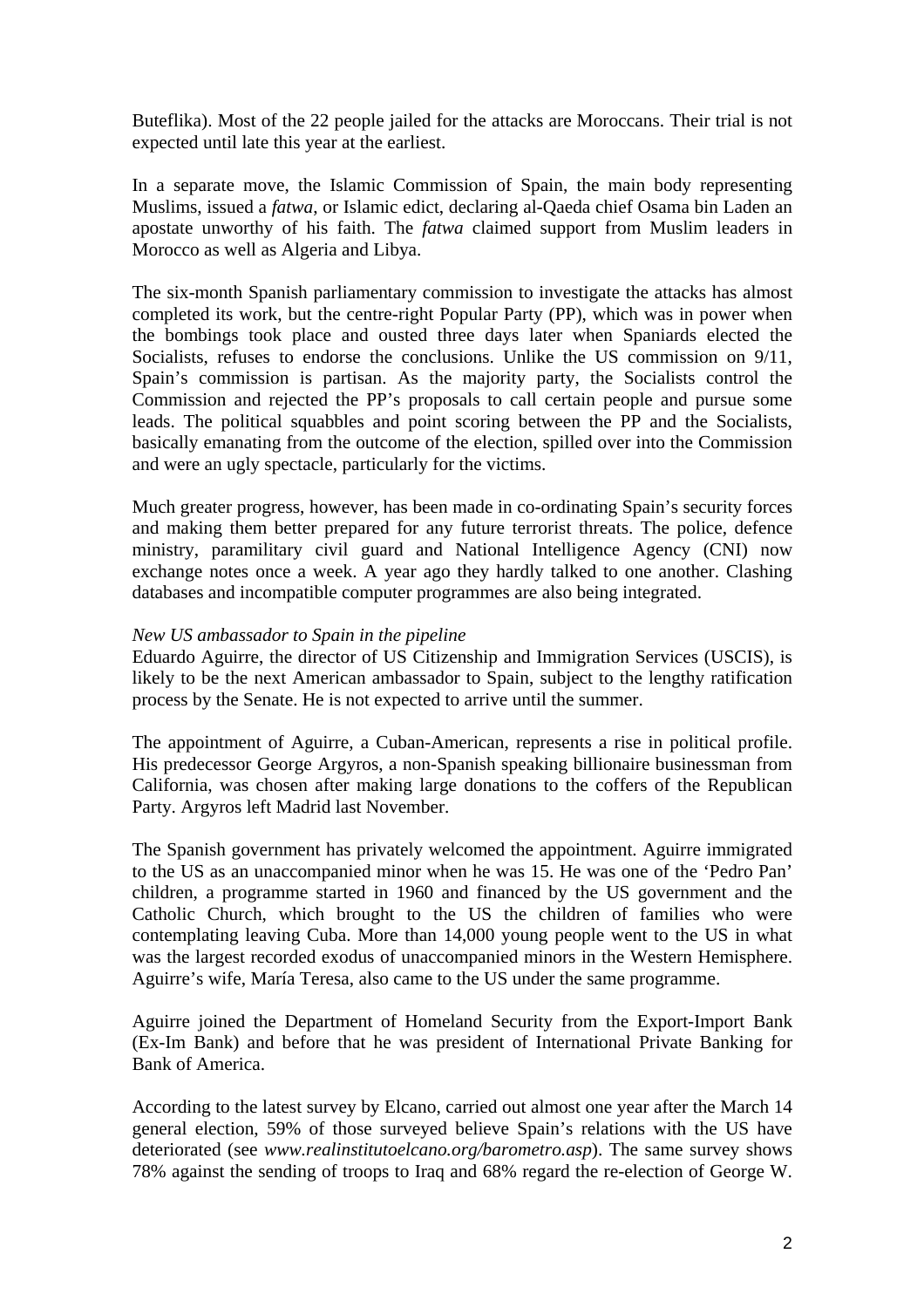Bush as 'negative for peace and security in the world' (10 points above the average of other countries surveyed).

Miguel Ángel Moratinos, Spain's foreign minister, will make an official visit to Washington on April 15.

### *Spain joins Germany and France in forging closer ties with Russia*

Spain has joined Germany and France in the so-called 'informal club of Russia's friends' which seeks to smooth the path for closer relations between the European Union and Russia.

Prime Minister José Luis Rodríguez Zapatero joined Gerhard Schröder and Jacques Chirac in Paris for a meeting with Vladimir Putin. Madrid, Paris and Berlin have forged closer links in the year since Spain's Socialists came to power.

The four countries backed UN resolution 1559 calling on Syrian troops to withdraw from the Lebanon. The three EU countries were careful not to openly criticise Russia's heavy-handed approach to the problem in Chechnya.

The three countries cannot replace Russia's institutional relation with the European Commission, but the more contact it has with influential EU member states the securer it probably feels in dealing with the Commission. The former communist countries that joined the EU last May are a lot more reticent about dealing with Moscow.

## *Cuban foreign minister visits Madrid but cedes no ground on dissidents*

Felipe Pérez Roque, Cuba's foreign minister, was given red-carpet treatment when he visited Madrid but, to the disappointment of the government, did not make any offers to release more imprisoned dissidents.

European Union foreign ministers agreed in January to temporarily restore normal diplomatic relations with Cuba, a move spearheaded by Spain. This ended a freeze on high-level contacts imposed by the EU after Havana cracked down on dissidents in March 2003 (see *Inside Spain*, Newsletter 9, January 12, 2005). The EU, which called on Cuba to release more prisoners, will review the situation in July.

Pérez Roque was received by King Juan Carlos and by José Luis Rodríguez Zapatero, the prime minister. He invited the king to pay an official visit to Cuba and said that Fidel Castro wanted to attend the Latin America summit in Salamanca in November.

When asked about the jailed dissidents, Pérez Roque said they had been justly condemned and that 'in Cuba, as in Spain, prisoners are released by the courts not by the government'.

## *Spain, Venezuela, Colombia and Brazil to cooperate against terrorism, drug trafficking and poverty*

José Luis Rodríguez Zapatero, Spain's prime minister, made his first visit to Venezuela for a one-day summit hosted by Hugo Chavez, the country's embattled president, who is increasingly under attack by the US for buying arms that Washington fears could fall into the hands of rebels fighting a civil war in neighbouring Colombia.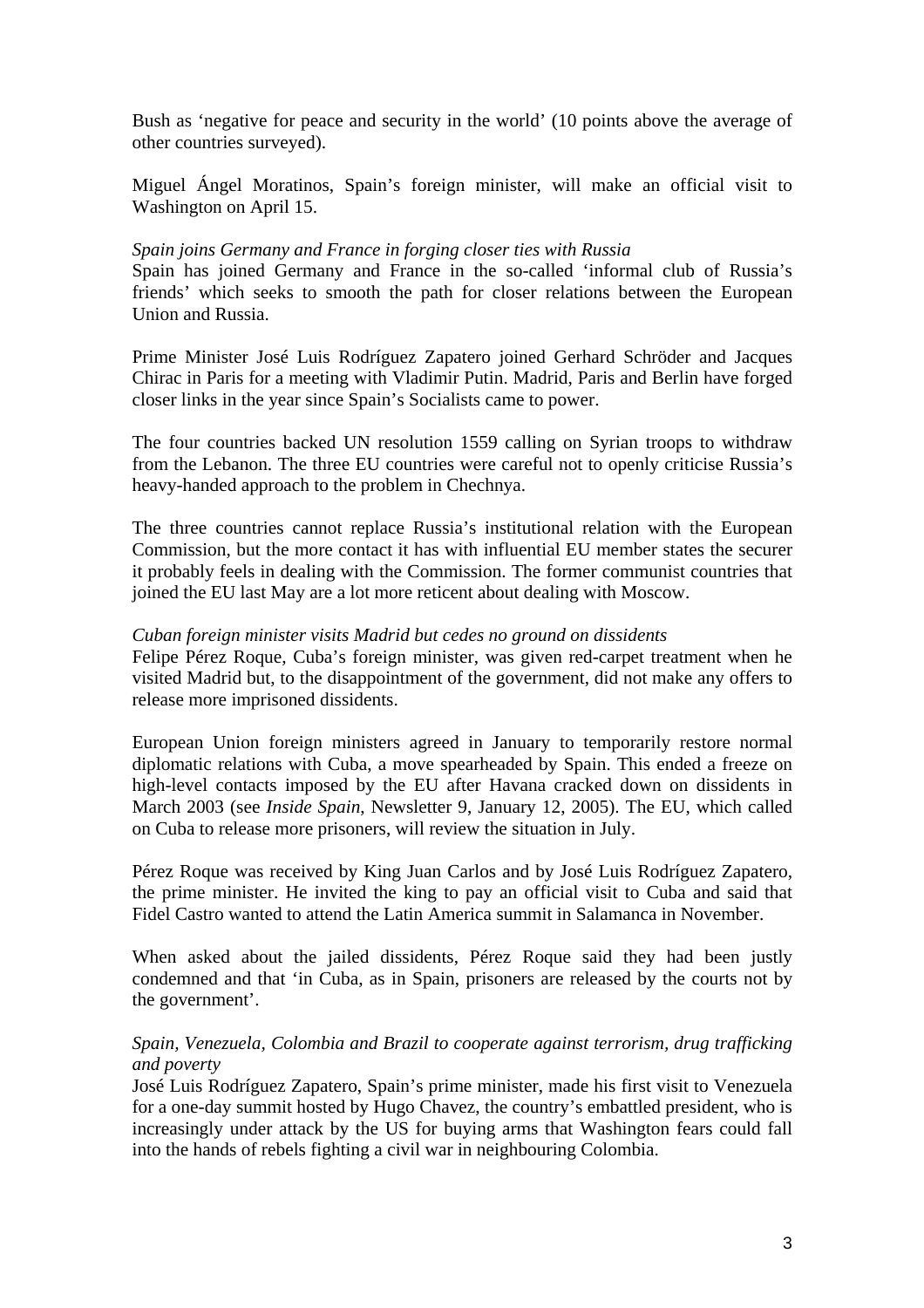Spain is to sell patrol boats and transport planes to Venezuela. They will not be armed and will be used to combat drug trafficking. A quarter of the cocaine exported from Colombia, the world's top producer, is transported through Venezuela, largely *en route*  to Europe. Spain is Europe's largest consumer of cocaine and Europe's main port of entry for drugs. Brazil is the second-largest cocaine-using country after the United **States** 

Spain and Venezuela also reached an agreement for the construction and repair of ships, including oil tankers, in Spain.

Under another deal, Repsol YPF, Spain's oil and natural gas conglomerate, is to build a liquefied natural gas terminal in Venezuela and set up a joint venture with state-owned Petróleos de Venezuela that will double its hydrocarbon reserves in the country.

Repsol controls 15% of the Yucal Placer natural gas field, a 2-billion-cubic-foot concession the company is jointly developing with France's Total and two Venezuelan companies.

## **Domestic Scene**

*Spanish police smash Europe's largest money-laundering ring in Marbella* 

Spanish police seized 251 properties valued at  $E$ 50 million, among them two entire housing developments, 42 luxury cars, including Porsches and Rolls-Royces, two aircraft and a yacht, in the largest-ever crackdown on a money-laundering ring in Europe.

The seizure of the assets, code-named Operation White Whale, and the arrests of more than 40 people, followed a 10-month investigation. Some of the laundered money is believed to have been siphoned off from the Russian oil company Yukos. Russian citizens were among those arrested, as well as Spaniards, French, Algerians, Moroccans, Finns and Ukrainians.

The laundering operation, according to the police, was run from a law office in Marbella headed by a Chilean citizen who has lived in Spain for 20 years. It was the first time police established a direct link between organised crime and Spain's booming construction and property industries, a significant part of which is being fuelled by 'black money'. According to the Bank of Spain, one-quarter of the total number of 500 euro notes circulating in the 12 countries of the European Union is in Spain. These notes are hardly ever seen in normal transactions (many shops refuse to take notes of more than €50) and yet their number has more than doubled in Spain since 2003 from 30 million to 72 million.

Cándido Conde Pumpido, the attorney general, says Operation White Whale is 'the tip of the iceberg'. 'We are witnessing the silent invasion of mafias on our coast', he said, 'and the big fish have yet to be caught'. Jesús Gil y Gil, the former mayor of Marbella, was being investigated on 15 counts of corruption and links to Italian and Russian mafia bosses when he died last year. The British press has long dubbed the Costa del Sol, the Costa del Crime.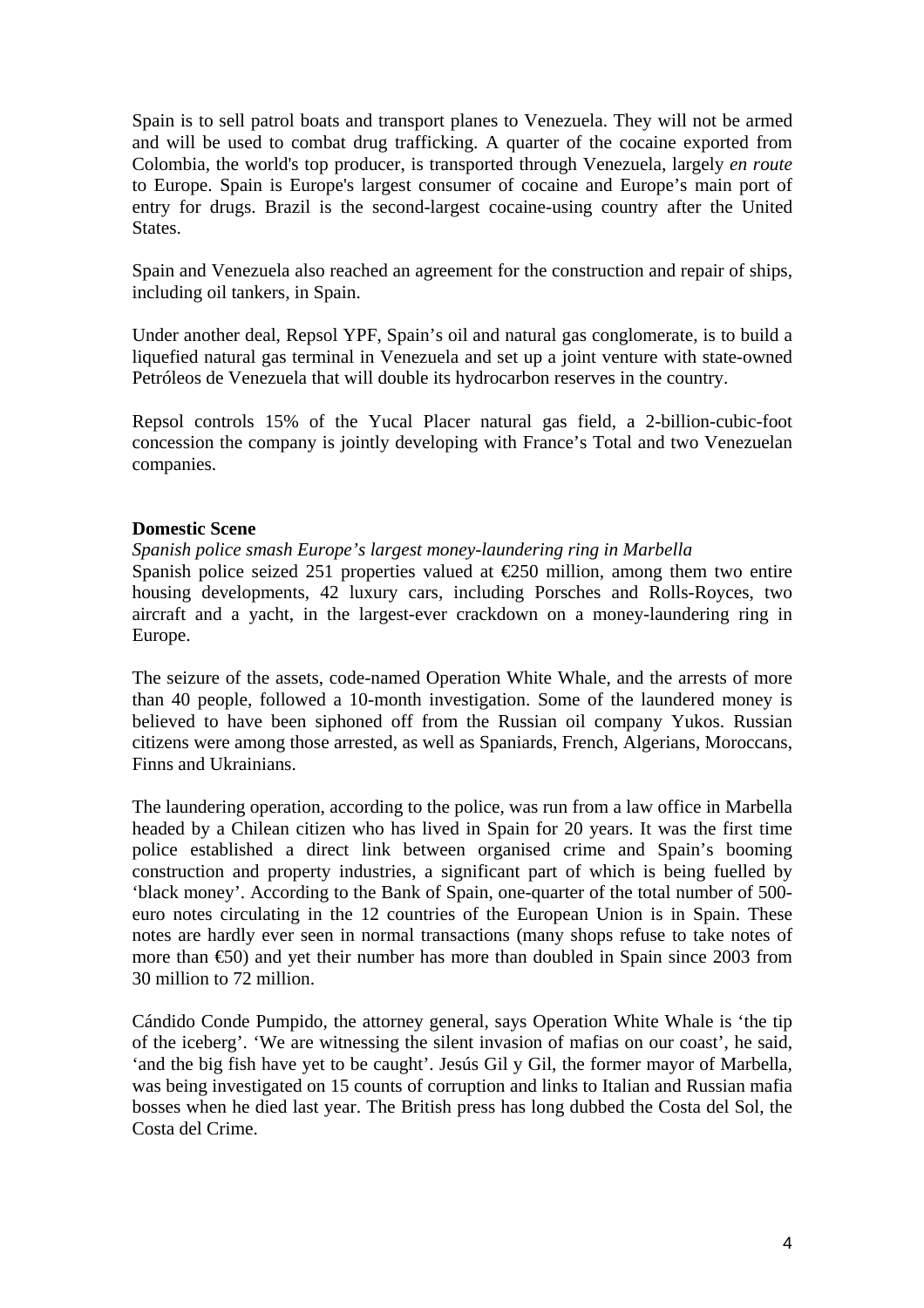Conde Pumpido's insinuation that Gibraltar was not co-operating with Spain and the international community in fighting money-laundering drew a swift response from the British Embassy in Madrid which took the rare step of issuing a press statement. Spain has a three-century-old sovereignty claim on Gibraltar. The Embassy said the UK government had received no official request from the Spanish government for information that linked Gibraltar to the Operation or to any other specific moneylaundering case. The statement also said that London had received no complaint from the Spanish government regarding the lack of co-operation by the UK or Gibraltar governments.

### **The Economy**

#### *BBVA seeks control of Italy's BNL*

Banco Bilbao Vizcaya (BBVA), Spain's second largest bank, faces an uphill battle in its €6.4 billion bid for Banca Nazionale del Lavoro (BNL), Italy's sixth biggest bank. If successful, it would be the first foreign take-over of an Italian bank and make BBVA Europe's sixth largest bank by market capitalisation. Its arch-rival Santander acquired Britain's Abbey National last year (see *Inside Spain*, Newsletter 7, November 4, 2004).

BBVA owns 14.75% of BNL but control 28% through agreements with other shareholders. It is meeting fierce resistance, however, from shareholders who own 24% of the bank. BBVA is seeking to acquire at least 50% of BNL.

BBVA said BNL represented a 'strategic fit' among its considerable assets in Spain, Portugal and Latin America 'not only for the geographic proximity and cultural affinities with the Spanish market, but also because of, and above all, the implicit potential of the Italian banking sector'.

#### *Telefónica wins control of Czech Republic's Cesky telephone company*

Telefónica, the world's third-largest telecommunications group by market capitalisation, won the bid for the Czech state's 51% stake in Cesky Telecom with a  $\epsilon$ 2.7 billion offer. The deal hung in the balance because the minority government faced an opposition vote of no-confidence, but it was expected to go through because of the high price paid and the bad image it would create if the new government rejected it.

The acquisition marked a new departure for Telefónica, most of whose international investments are in Latin America.

#### *Metrovacesa launches €5.5 billion bid for France's Gecina*

Metrovacesa's  $\epsilon$ 5.5 billion bid for Gecina is aimed at creating the largest property company in continental Europe. It follows the take-over in 2004 by its rival Inmobiliaria Colonial of Société Foncière Lyonnais, a Paris property group, for €1.6 billion.

Gecina's market capitalisation is half that of Metrovacesa and its move reflects the confidence of the Spanish real estate sector, which has been enjoying a 10-year boom. With the Spanish property market beginning to cool a little, however, companies are keen to enter new markets and decrease their exposure to the cyclical business of development.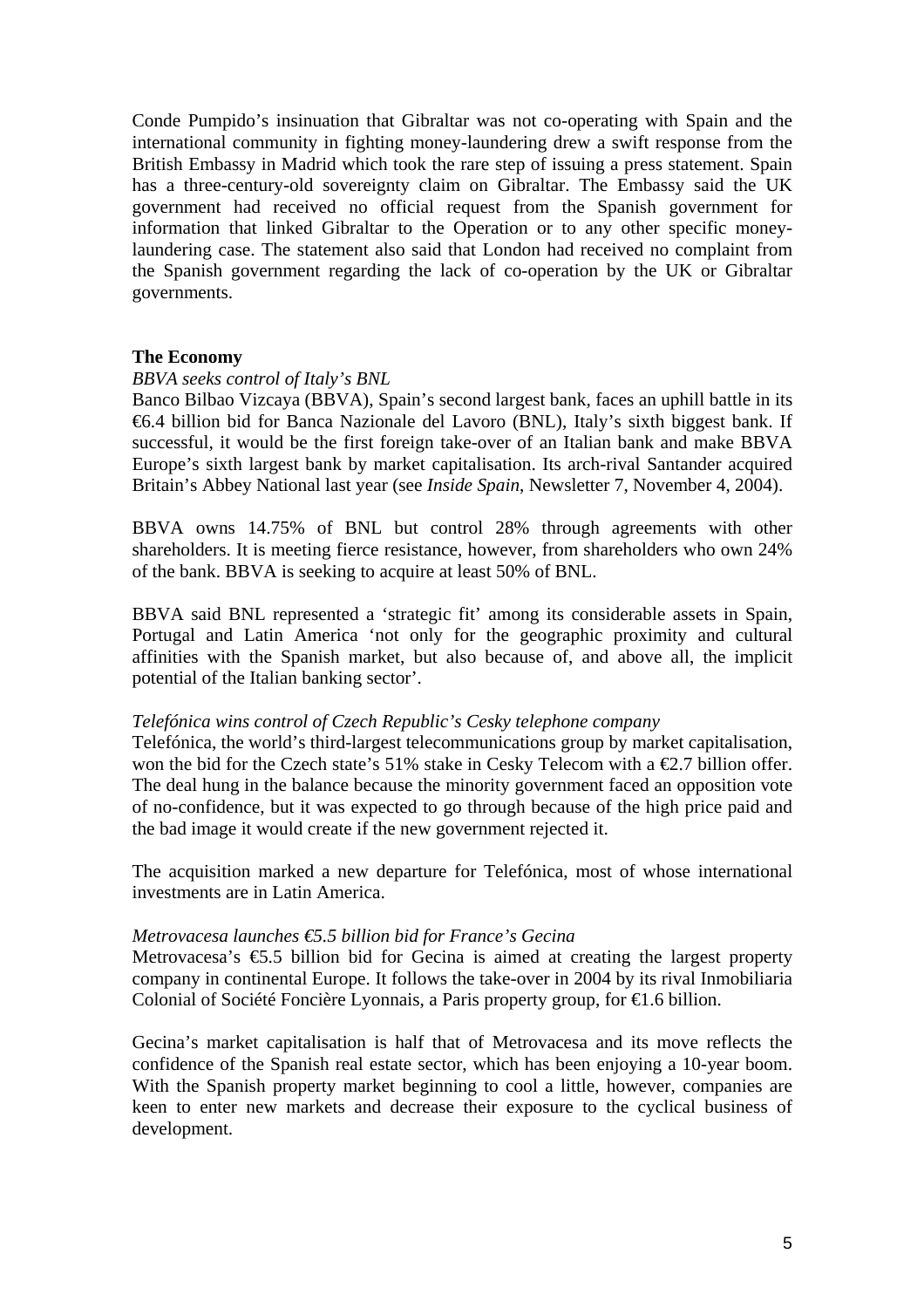### *New OECD report on Spain highlights future challenges*

Spain has to overcome three main challenges if it is to continue to make further progress in real convergence with the euro area's living standards, according to the new OECD report on the country. Spain's standard of living differential with the euro area average shrank from 20 points to less than 13 between 1995 and 2004.

These reports are issued every two years and this is the first one since the Socialists took office a year ago (see *www.oecd.org/dataoecd/10/58/34571158.pdf* for a policy brief).

Eliminating the remaining gap depends on: (a) preserving macroeconomic stability and competitiveness –this requires eliminating the persisting inflation differential with the euro area, stabilising the housing market and stemming the sharp rise in household borrowing–; (b) boosting productivity gains which were very weak over the last few years; and (c) guaranteeing the financial viability of public finances. Because of the decentralised institutional framework, this involves improving budgetary relations between the different levels of government so as to limit pressures on public spending. It will also be necessary to ensure the viability of government accounts in the face of population ageing.

The report looks at several areas, including:

- **Raising productivity growth, while maintaining strong job creation.** Since the mid-1990s, employment has expanded at a remarkable pace, while the unemployment rate declined from its peak in the early 1990s to about 10.5% at the end of 2004, although this is still one of the highest rates in the OECD. Several interrelated factors have underpinned strong job creation, including very favourable monetary conditions and the arrival of a large number of immigrants, who have mostly taken jobs in a few low productivity sectors. Labour market reforms have also played a role, especially those implemented in 1997 that lowered severance payments and social security contributions for some workers. But labour market institutions, including employment protection legislation, active labour market policies and unemployment benefits, still require comprehensive reforms to push unemployment down further, while fostering a better productivity performance. Reforms of the education system and firm training, and the promotion of business R&D activities are also essential to improve productivity.
- **Getting the most out of public sector decentralisation.** In about two decades, Spain was transformed from one of the most centralised countries to one of the most decentralised. Spending functions were devolved rapidly. The regions have exercised their discretionary powers quite extensively and innovative policies have been implemented. But devolution was also accompanied by a hike in public employment and pressures on public spending, reflecting duplication in resources and poor coordination across and between government levels. The recent devolution of taxing powers could raise the accountability of the regions and, thus, costconsciousness, although their effective use has been limited. Securing fiscal discipline requires better information on sub-national governments' policies and outcomes so as to allow citizens to press for improved performance. The financing system of the regions also needs to be reformed to ensure sustainability in the face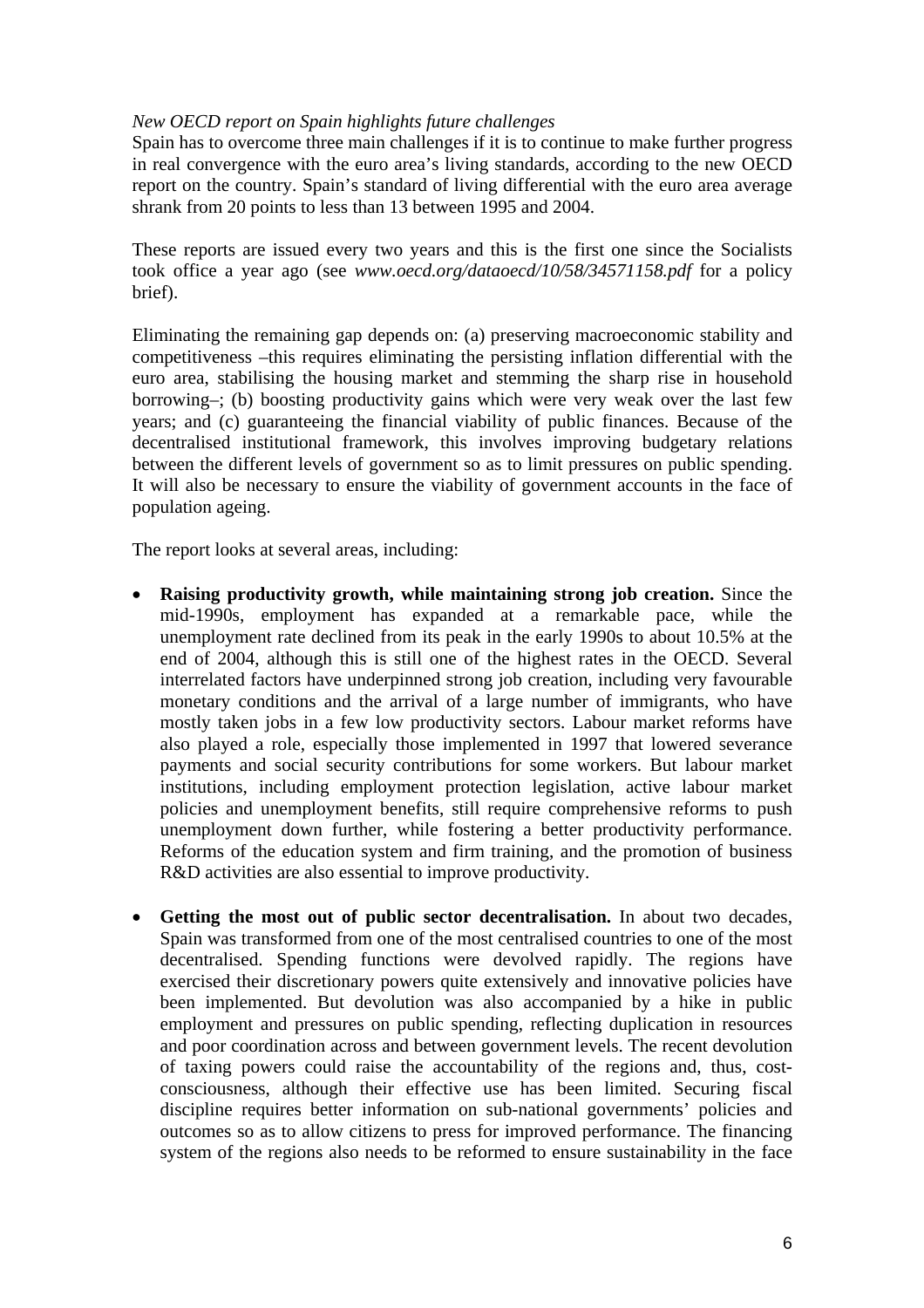of changing demographics, while the fiscal rules need to be upgraded to avoid recourse to off-budget operations.

• **Reforming the pension system.** Like the other OECD countries, Spain will be faced with population ageing. The consequences were analysed in detail in the 2001 Economic Survey. It concluded that a reform of the public pension system, including a lowering in the generosity of the parameters underlying pension calculations, was needed to guarantee the long-term financial viability of the system. Since then, demographic prospects have been affected by the surge in immigration. Also various studies have been published, including official ones, suggesting that the scale of the challenge to the public finances may be less critical than had been thought. The OECD takes stock of the situation and discusses the role that could be played by various measures that aim at increasing the employment rate for women and older workers and by a fiscal policy accumulating surpluses ahead of the demographic shock.

## *Record current account deficit sets off alarm bells*

Spain's current account deficit reached a record of €39.5 billion in 2004, almost double that of 2003 and representing more than 5% of GDP. The deterioration in this account, which measures a country's balance of trade and services (including tourism) and private and official transfers, to some extent reflects the country's loss of competitiveness and structural imbalances.

### *Spain stands still in international IT index*

Spain was ranked  $29<sup>th</sup>$  out of 104 countries in the 2005 'Networked-readiness' index drawn up by the World Economic Forum, the same position as in 2004. While Spain remains a laggard in IT amongst developed countries, its position is a lot better than that of Italy, which dropped 17 places in the ranking to  $45<sup>th</sup>$  place (see Figure 1).

The index comprises many components. Spain's worst scores were in ease to start a new business, effectiveness of judiciary, government prioritisation of ICT and government success in ICT promotion.